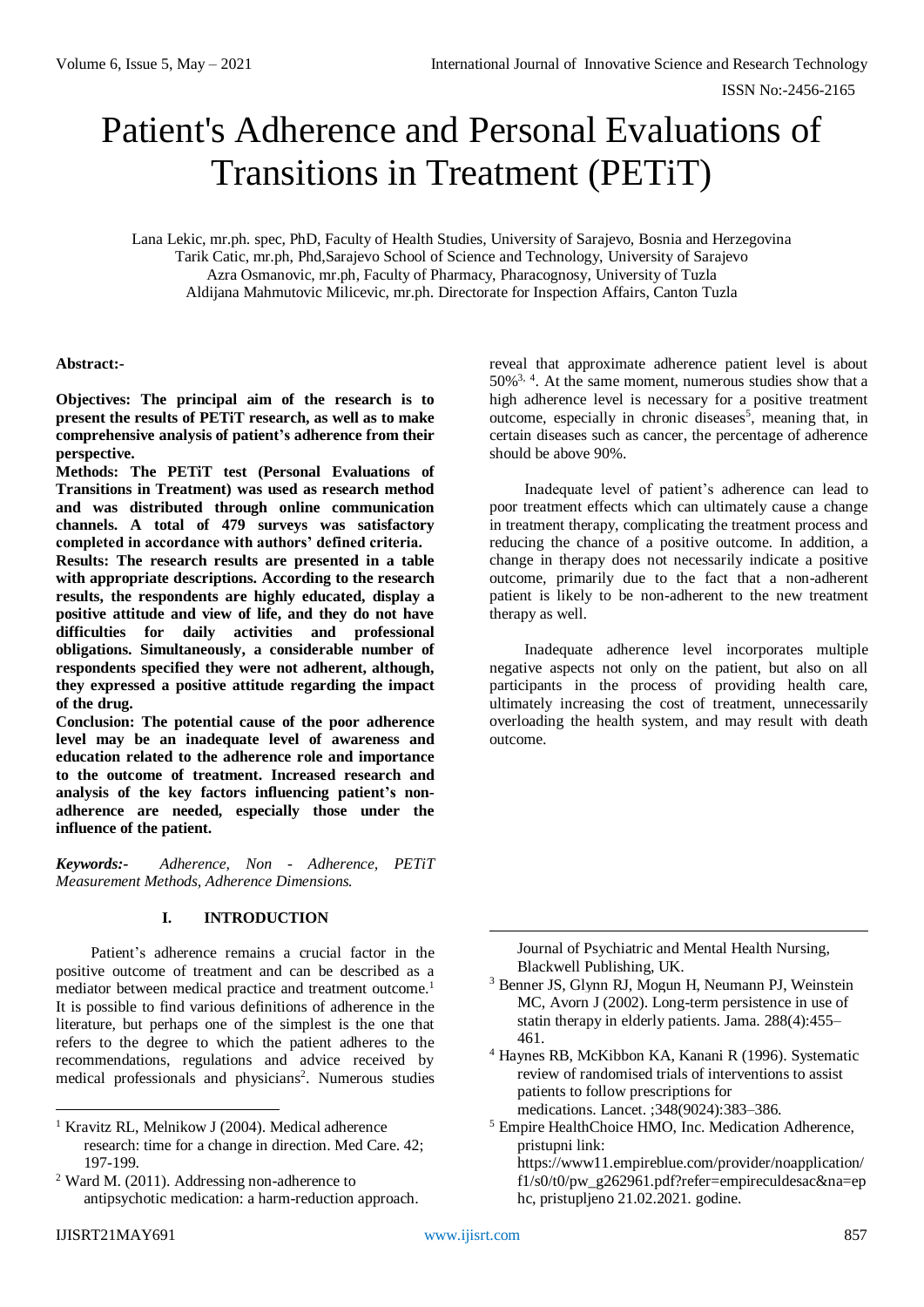Low adherence level is the result of a number of factors or dimensions, i.e. adherence can be presented as a multidimensional phenomenon that does not depend exclusively on patients,<sup>6</sup> although they should play an active role in the treatment process. The basic adherence dimensions refer to these five dimensions: social/economic factors, factors of the health care provider - patient/health system, factors related to the condition, factors related to therapy, factors related to the patient. <sup>7</sup> These dimensions can then be divided into a number of sub-factors, one or more of which can affect the adherence at the individual level with different influence.

One of the relevant studies reveals the following key reasons and effects of non-adherence<sup>8</sup>: forgetfulness (24%), side effects of drugs (20%), drug costs (17%), the patient's opinion that prescribed drugs will not produce a positive effect on the disease (14%), and many other studies correlate with these presented results. Furthermore, a fundamental problem in increasing the adherence level represents the low level of awareness and education in the segment of adherence, as well as the lack of adequate methods for measuring the adherence level.

When we talk about adherence measuring methods, then we can say it is a complex problem. Primarily due to the fact that there is no easy to use method, applicable to a considerable number of respondents, with low measurement costs, and which ultimately provides accurate and precise information. Adherence measuring methods are divided into two groups*9, 10*: direct (direct observation, examination of biological markers) and indirect (questionnaire, tablet counting, evaluation of clinical response, electronic monitors, patient diary, etc.).

There are different questionnaires for analyzing adherence level and the influence of diverse factors on adherence level, some of which are standardized, while

<sup>7</sup> ACPM. Medication adherence time tool: improving health outcomes: A Resource from the American College of Preventive Medicine

- <sup>8</sup> Boston Consulting Group. The hidden epidemic: finding a cure for unfilled prescriptions and missed doses. 2003. Link: http://www.bcg.com/documents/file14265.pdf, pristupljeno 15.10.2020. godine.
- $\alpha$

<u>.</u>

[https://www.ncbi.nlm.nih.gov/pmc/articles/PMC547243](https://www.ncbi.nlm.nih.gov/pmc/articles/PMC5472434/table/t1-ppa-11-1009/) [4/table/t1-ppa-11-1009/,](https://www.ncbi.nlm.nih.gov/pmc/articles/PMC5472434/table/t1-ppa-11-1009/) pristupljeno 10.04.2021. godine

<sup>10</sup> Lehmann A., Aslani P., Ahmed R. i ostali (2013). Assessing medication adherence: options to consider. Int J Clin Pharm, Springer, DOI 10.1007/s11096-013-9865 x.

others are still in development. Increasing awareness about the role and importance of adherence will lead to the improvement of existing questionnaires and the creation of new ones. A Personal evaluation of transitions in treatment (PETiT) questionnaire was used for the purpose of this scientific research paper, whose questions are presented in Table 1, together with research results. PETiT represents a scale that includes the following domains<sup>11</sup>: psychological wellbeing, mood, energy level and activities, biological functions, self-esteem, coping abilities, cognition, communication, stigma, social functioning.

# **II. RESULTS**

The research was conducted in January 2021, with online PETiT questionnaire distributed through various social networks and other communication channels. The questionnaire contained a total of 24 questions and six questions about medication. The questionnaire was designed in such a way that all the questions were mandatory, meaning the questionnaire could not be completed, if all the questions were not answered. The total number of completed questionnaires was 479. The results of the research are presented below and are divided into two parts: PETiT questionnaire and Questions about medication. Respondents were able to express their views on the questions in such a way that each question could be answered with one of the following answers:

- Often if you frequently feel or act on the way described in the sentence
- Sometimes if you only feel or act that way occasionally
- Never if you had not felt or acted that way during the past week

From the aspect of gender structure of the respondents, the majority were female (92.7%), and regarding the aspect of age structure, the largest number of respondents belonged to the group from 30 to 50 years (less than 30 years - 17.7%; from 31 to 40 years 38, 4%, from 41 to 50 years - 30.9%, from 51 to 60 years - 9.6%, over 61 years - 3.3%). Analyzing the educational structure, the largest number of the respondents had a university degree (Primary - 0%; medium education - 22.8%; Bachelor / Bachelor - 37%; Master / Doctorate - 40.3%). Additionally, the largest number of the respondents were employed (Employed - 74.1%; Retired - 3.3%; Student - 4.2%; Unemployed - 18.4%).

1

<sup>6</sup> World Health Organization (2003). Adherence to longterm therapies: Evidence for action, pristupni link: http://www.who.int/chp/knowledge/publications/adhere nce full report.pdf, pristupljeno 10.01.2021. godine, str. 28

<sup>&</sup>lt;sup>11</sup> Voruganti LN, Awad AG (2002). Personal evaluation of transitions in treatment (PETiT):a scale to measure subjective aspects of antipsychotic drug therapy in schizophrenia. Schizophr Res. 56(1-2):37-46. doi: 10.1016/s0920-9964(01)00161-x. PMID: 12084418.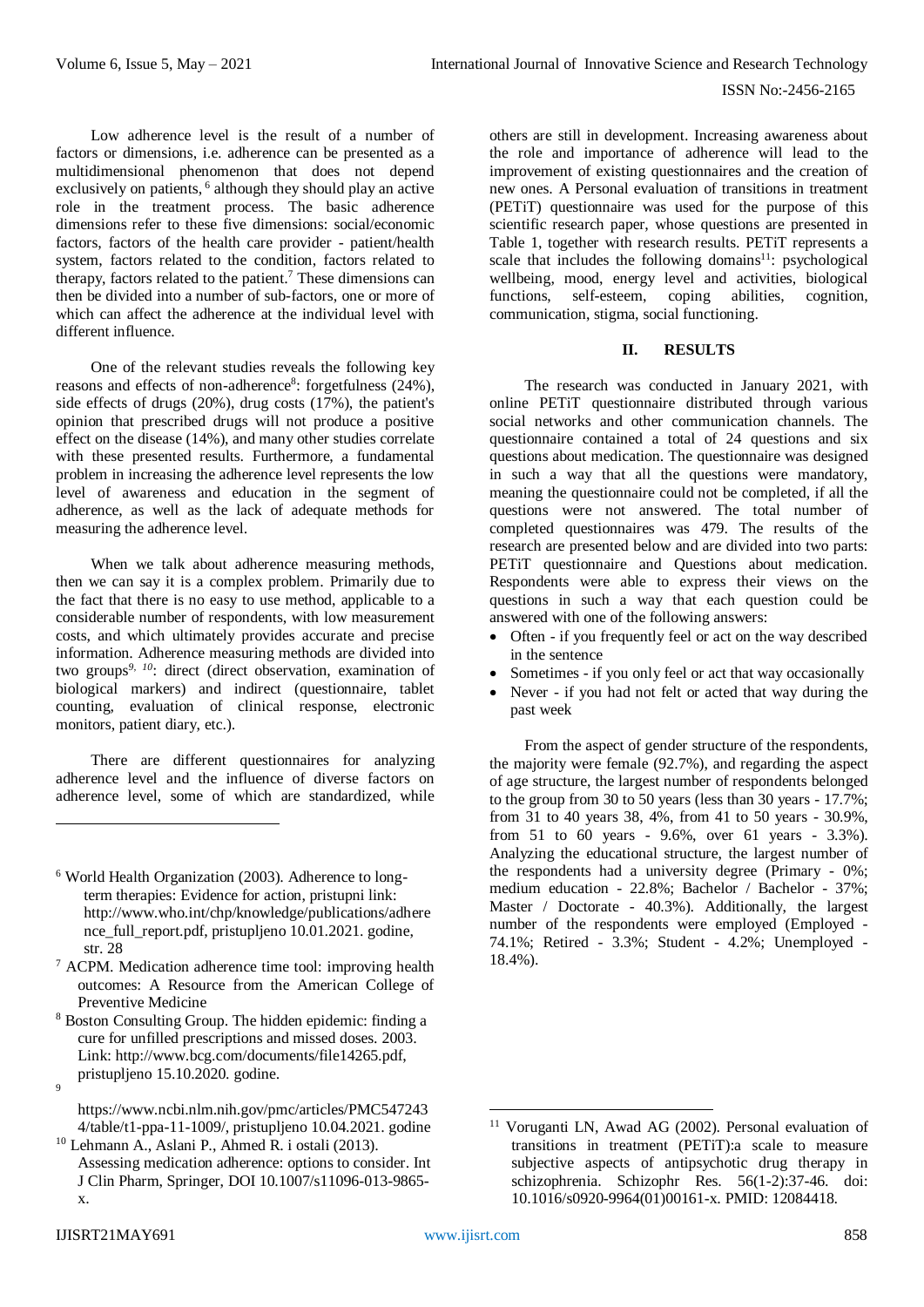#### ISSN No:-2456-2165

Analyzing the research results, most respondents believe they are clear-minded, sometimes worried about their health and sometimes feeling tired and exhausted. Nevertheless, they believe other people feel comfortable in their company. The respondents admitted they sometimes felt extremely tired to perform required activities, they sometimes found it difficult to come up with new ideas, and that sometimes they couldn't trust people. Most of the respondents stated they were satisfied with their lives, highly concentrated when reading or watching TV programs. A significant number of the respondents

expressed they were not unhappy, while a certain number of them specified they were occasionally unhappy. Most respondents stated they had a family and friends who understand them, but there is room for improvement in the communication with people. Most respondents expressed they had no problem remembering certain things and that they were eager to socialize with a high degree of confidence. Most of the respondents expressed the opinion that they are positive, they have a positive opinion of themselves and they do not have a problem meeting new people.

| <b>General questions</b>          |                                                                      | Often |               | <b>Sometimes</b> |               | <b>Never</b>   |               |  |
|-----------------------------------|----------------------------------------------------------------------|-------|---------------|------------------|---------------|----------------|---------------|--|
|                                   |                                                                      | n     | $\frac{0}{0}$ | $\mathbf n$      | $\frac{0}{0}$ | n              | $\frac{0}{0}$ |  |
| <b>PETiT</b> questionnaire        |                                                                      |       |               |                  |               |                |               |  |
| 1                                 | My mind is sharp and clear                                           | 359   | 74,90%        | 117              | 24,40%        | 3              | 0,70%         |  |
| $\overline{2}$                    | I am worried about what is happening to my health                    | 85    | 17,70%        | 344              | 71,80%        | 50             | 10,50%        |  |
| 3                                 | I feel dull and sluggish                                             | 140   | 29,20%        | 311              | 64,90%        | 28             | 5,90%         |  |
| 4                                 | I believe that people feel comfortable around me                     | 375   | 78,30%        | 102              | 21,30%        | $\overline{2}$ | 0,40%         |  |
| 5                                 | I feel too tired to do things that I should do                       | 105   | 21,90%        | 312              | 65,10%        | 62             | 13,00%        |  |
| 6                                 | I find it hard to come up with new ideas                             | 78    | 16,30%        | 232              | 48,40%        | 169            | 35,30%        |  |
| 7                                 | I am unable to trust people                                          | 141   | 29,40%        | 294              | 61,40%        | 44             | 9,20%         |  |
| $8\,$                             | I am satisfied with my life                                          | 364   | 76,00%        | 106              | 22,10%        | 9              | 1,90%         |  |
| 9                                 | I am able to concentrate on reading or television                    | 346   | 72,20%        | 125              | 26,10%        | 8              | 1,70%         |  |
| 10                                | I am unhappy                                                         | 39    | 8,10%         | 240              | 50,10%        | 200            | 41,80%        |  |
| 11                                | I have family or friends who really understand me                    | 354   | 73,90%        | 117              | 24,40%        | 8              | 1,70%         |  |
| 12                                | My sex drive is weak                                                 | 108   | 22,50%        | 245              | 51,10%        | 126            | 26,40%        |  |
| 13                                | I am able to communicate better with people                          | 241   | 50,30%        | 230              | 48,00%        | 8              | 1,70%         |  |
| 14                                | Chores such as cleaning, washing and shopping are too much for me    | 77    | 16,10%        | 281              | 58,70%        | 121            | 25,30%        |  |
| 15                                | I am able to remember things easily                                  | 293   | 61,20%        | 170              | 35,50%        | 16             | 3,30%         |  |
| 16                                | I feel ready to work either as a volunteer or for pay                | 343   | 71,60%        | 117              | 24,40%        | 19             | 4,00%         |  |
| 17                                | I feel good about myself                                             | 313   | 65,30%        | 150              | 31,30%        | 16             | 3,40%         |  |
| 18                                | My future seems gloomy                                               | 40    | 8,40%         | 191              | 39,90%        | 248            | 51,70%        |  |
| 19                                | I avoid meeting new people                                           | 42    | 8,80%         | 186              | 38,80%        | 251            | 52,40%        |  |
| 20                                | I feel weird and strange                                             | 47    | 9,80%         | 257              | 53,70%        | 175            | 36,50%        |  |
| 21                                | I can handle the daily hassles of life                               | 309   | 64,50%        | 165              | 34,40%        | 5              | 1,10%         |  |
| 22                                | I dislike the way I look                                             | 79    | 16,50%        | 287              | 59,90%        | 113            | 23,60%        |  |
| 23                                | I am not sleeping well                                               | 124   | 25,90%        | 249              | 52,00%        | 106            | 22,10%        |  |
| 24                                | I am able to do things as well as other people                       | 363   | 75,80%        | 113              | 23,60%        | 3              | 0,60%         |  |
| <b>Questions about medication</b> |                                                                      |       |               |                  |               |                |               |  |
| 1                                 | I forget to take my medication                                       | 51    | 10,60%        | 211              | 44,10%        | 217            | 45,30%        |  |
| $\overline{c}$                    | My medication is helping me                                          | 223   | 46,60%        | 222              | 46,30%        | 34             | 7,10%         |  |
| 3                                 | I dislike my current medication                                      | 27    | 5,60%         | 144              | 30,10%        | 308            | 64,30%        |  |
| $\overline{\mathcal{L}}$          | Friends and family believe that my current medication is good for me | 204   | 42,60%        | 152              | 31,70%        | 123            | 25,70%        |  |
| 5                                 | Taking medication is unpleasant                                      | 44    | 9,20%         | 170              | 35,50%        | 265            | 55,30%        |  |
| 6                                 | I feel that the good things about taking medication outweigh the bad | 277   | 57,80%        | 163              | 34,00%        | 39             | 8,20%         |  |

| Table 1: Personal Evaluations of Transitions in Treatment - research results |  |
|------------------------------------------------------------------------------|--|
|------------------------------------------------------------------------------|--|

Izvor: CERP. Adherence rating scales, pristupni link: [https://easacommunity.org/files/Medication%20Adherence](https://easacommunity.org/files/Medication%20Adherence%20Scale.pdf) [%20Scale.pdf,](https://easacommunity.org/files/Medication%20Adherence%20Scale.pdf) Last Access: 10.11.2020

The respondents also confirmed they can cope with ordinary problems. They hold a positive opinion about their appearance, and most of them do not have sleep problems. The respondents stated they were capable of doing things like other people.

Based on the presented research results and interpretation comments by the authors, it is possible to conclude the respondents are primarily educated, in mature age, with clearly defined opinions and attitudes, without any difficulties in ordinary work and activities. However, analyzing the additional research result, it can be concluded that 45.3% of respondents never forget to take medication, correlated with many other studies, some of which presented in the paper, meaning that 50% of respondents are not adherent.